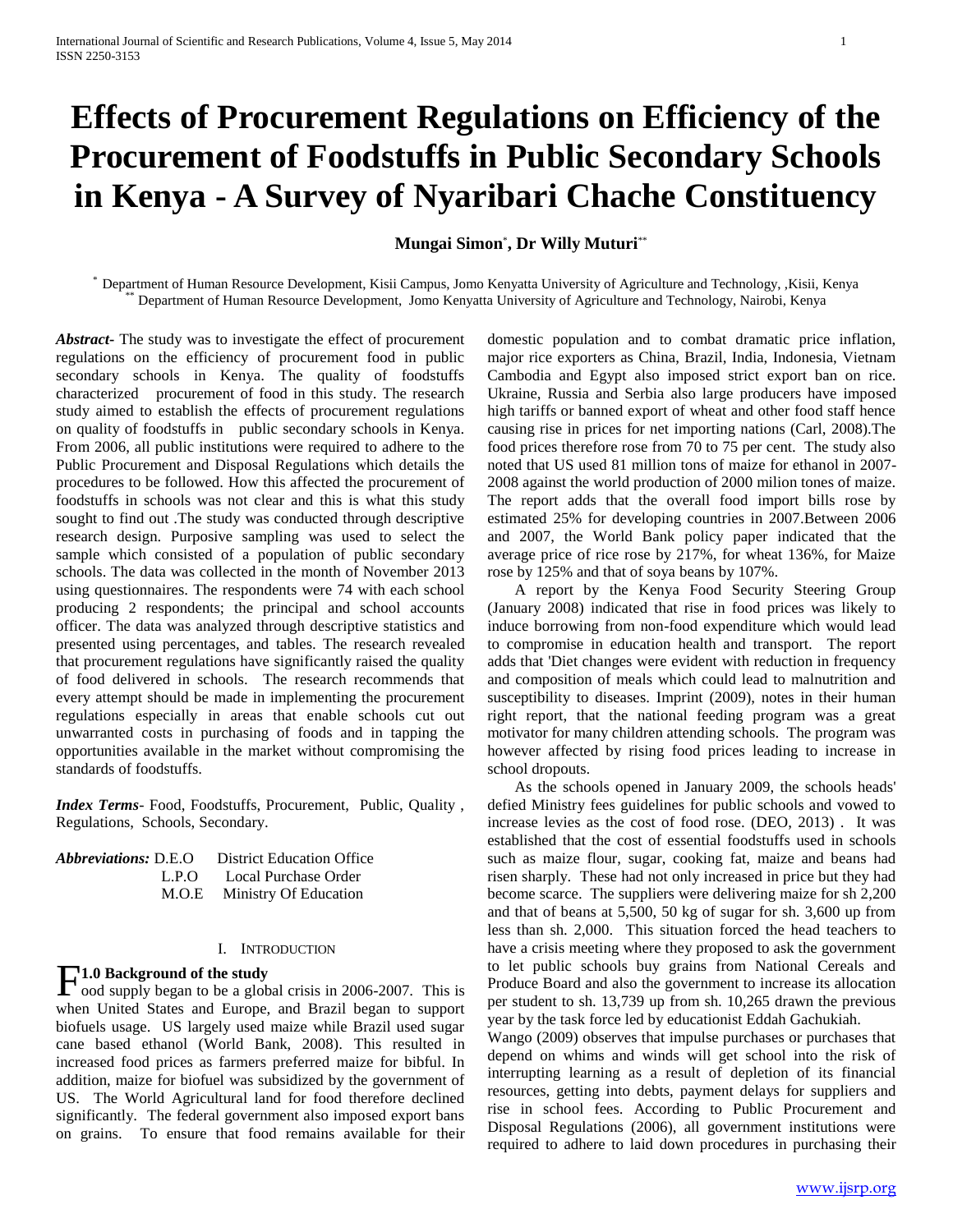goods or services. The purpose of the Public Procurement Oversight Authority was to streamline procurement activities in terms of economy, efficiency, effectiveness, openness and fairness. The procurement of food in a challenging market environment calls for a serious considerations of the government regulations in order to achieve given set of procurement objectives.

### **1.2 Statement of the Problem**

 In Kenya, public secondary schools provide food to their students for nine months in the year. Foodstuffs constitute a very large chunk of budget allocation in public secondary schools. For this reason, food supply is an area that can be focused to make the highest savings through cost-cutting. Foodstuffs are critical items that can affect the running of any public institutions if not given proper consideration in terms of procurement procedures (Wango, 2009). As the issues of price volatility remain, one thing is clear, the government will continue regulating fees structures of schools despite the prevailing market conditions. The schools also have to deal with suppliers that want to get the most out of these contractual relationships with schools. Stable prices and availability of food in season and out of season is not a guarantee. Public organizations have to adhere to the procurement rules and regulations in order to secure their food supplies and survive in difficult economic times without overburdening the parents.

 The school managers also have to grapple with the risks involved in the procurement of foodstuffs. This includes maintaining their supply base, upholding quality supplies and ensuring timely deliveries. Therefore cost effective purchasing, quality and quantity of food , timely deliveries and viable sources of supply will not only avert riots but will as well lower the cost of education hence make it affordable to many families. From 2006, all public institutions were required to adhere to the Public Procurement and Disposal Regulations which details the procedures to be followed. How this affected the procurement of foodstuffs in schools is not clear and this is what this study sought to find out.

### **1.3 Objectives Of The Study**

 The general objective of the study was to investigate the effects of Public Procurement Regulations on the efficiency of procurement of foodstuffs in public secondary schools in Kenya.

The specific objectives are to:

 1. To determine the effects of Procurement Regulations on prices of foodstuffs in public secondary schools.

 2. To establish the effects of Procurement Regulations on quality of foodstuffs in public secondary schools.

### **1.4 Research Questions**

 1. To what extend does the Procurement Regulations affect prices of foodstuffs in public secondary schools?

 2. What effects do Procurement Regulations have on quality of foodstuffs in public secondary schools?

### **1.5 Significance of the study.**

 The study is useful in the area of food supply in public secondary schools. It is one of the studies that have focused on Procurement Regulations in public schools' food supply in Nyaribari Chache. As such, it is expected to provide knowledge on this subject. It should therefore form a useful material for researchers, educationist, policy makers and readers in general. The study made recommendations on prices of foodstuffs, quality and right quantities of foodstuffs, timely deliveries and sources of foodstuffs. These recommendations were originated through valid research data and as such they will inform procurement system in public schools.

 The study should influence management of public secondary schools in Kenya. In an attempt to deal with issues of procurement of foodstuffs, the management will focus on specific issues of food supply. Therefore their decisions should be based on the product of such research that is relevant to them. This will lower the cost of education in our country.

### **1.6 Scope of the study**

 The study was conducted between November 2013 and December 2013 through descriptive research. The study was conducted in 37 public secondary schools in Nyaribari Chache constituency in Kenya. The data was collected by the researcher using questionnaires. The study sought to determine the effect of Procurement Regulations on efficiency of procurement of food in public secondary schools in Kenya.

# **1.7 Limitations of the study**

 The subject of public procurement is a very sensitive one. For this reason, the respondents may give incorrect responses or even fail to give any. The researcher therefore sought an introductory letter from the university .This is in addition to the researcher making an assurance at the beginning of the questionnaire that the purpose of seeking their responses was to carry out a research and that it would be strictly confidential.

 The study also considered respondents with limited knowledge in procurement. This was done by using simple language and brief explanation to questions thought to be unclear.

### II. LITERATURE REVIEW

### **2.1 Introduction**

 This chapter consists of the theoretical framework, empirical review, conceptual framework and explanation of the relationships between the variables which are procurement regulations, prices of foodstuffs, quality of foodstuffs and finally concludes with the research gaps in the study. The secondary sources of information in this chapter were obtained from relevant ministries, libraries and internet and the researcher consulted relevant journals, books, papers, and print press media.

### **2.2 Conceptual Framework**

 The conceptual framework seeks to show the relationship between the independent variables that is; prices of foodstuffs, quality of foodstuffs, timely deliveries quantities of foodstuffs and sources of supply with dependent variable, which is food supply. The study acknowledges the existence of intervening variable, which is the procurement regulation (2006).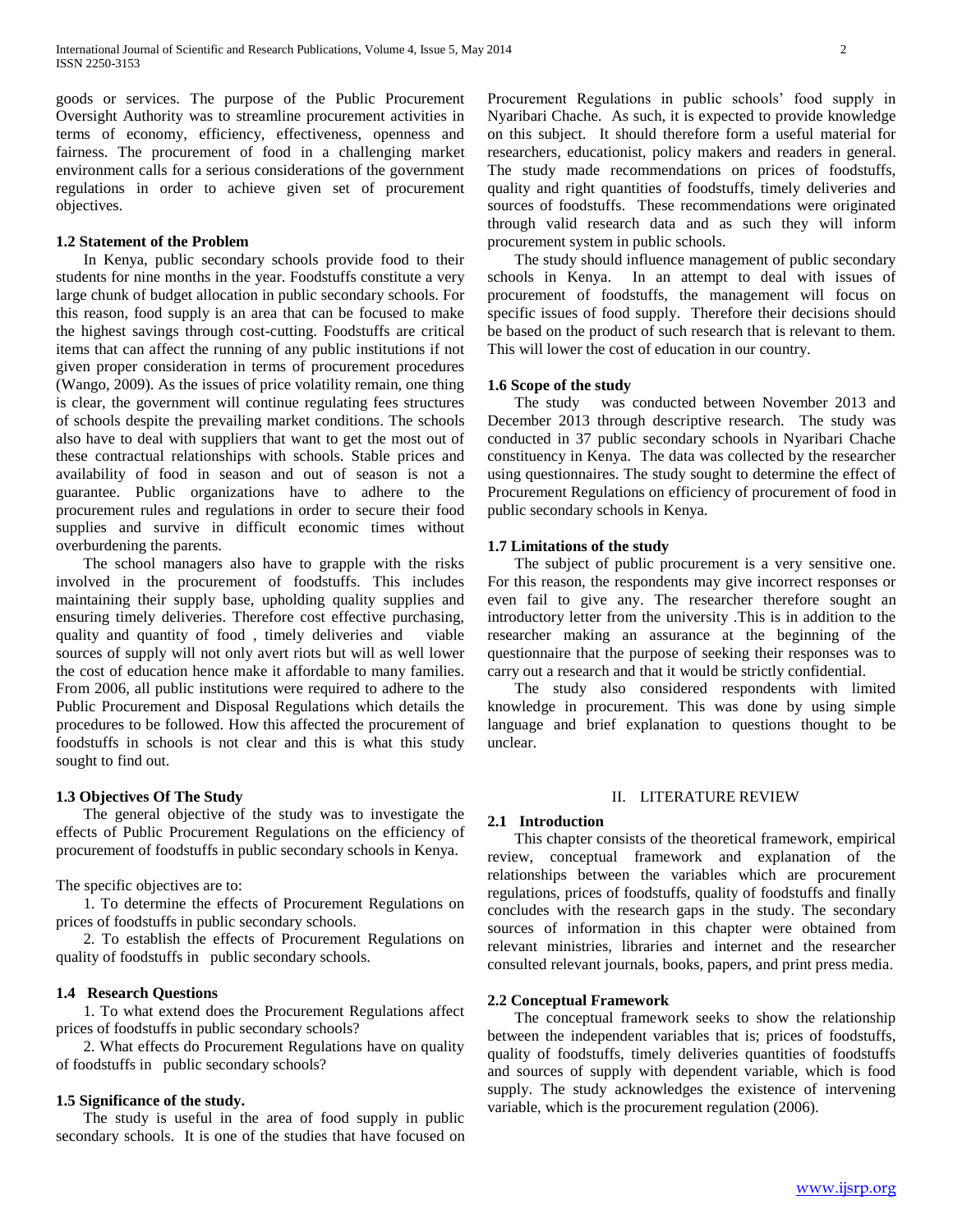

**Figure 2.1 Conceptual Framework**

### **2.3 Theoretical Review**

 The cost of education particularly for secondary schools needs to be addressed. This is considering that this factor alone accounts for 30% of out-of-school youth (Republic of Kenya, 2006). The Strategic Plan by MOE has introduced measures to strengthen capacity for procurement activities by developing guidelines to guide procurement activities in schools, colleges and polytechnics in an effort to enhance efficiency which will in turn lower the cost of schooling. One of the core pillars of public procurement is competitive environment. In a competitive environment, public schools can gets the best value for money and at minimum cost while making it possible for the suppliers/contractors to fully benefit from doing business within a regulated environment that safeguards against favoritism and profiteering (Ogot, 2009) .According to his findings, the other key issues to be considered in public procurement are efficiency, open and effective competition, legal framework and professionalism. Efficiency encompasses the performance of the procurement process as cost effectively as possible and in a timely manner while open and effective competition provide ample and equal opportunities for participation by interested and qualified suppliers of goods, works or services. The legal framework, consist of the Public Procurement and Disposal Act (2005), Public Procurement and Disposal Regulations (2006 and 2009), Supplies Practitioners Management Act (2007) which are currently being used.

### **2.3.1 Price of foodstuffs**

 Leenders (2006) notes that bid price is confidential information. He argues that despite this, there are buyers who have deliberately played one bidder against another while some seek to secure lower prices by relating imaginary bids to prospective suppliers. Firm bidding is a policy where buyer organizations notify suppliers that original bids will be final and that revision will not be permitted under any circumstances. This according to Leenders (2006) is one way of stressing quality and service as opposed to price factor. This removes temptation by suppliers to use inferior goods once their bids have been accepted. In Canada for instance, pricing legislation prohibits certain pricing practices in an attempt to maintain competition. The law states that suppliers or buyers may not "Conspire, combine, agree or arrange with another person to raise prices unreasonably or to otherwise restrain competition.

 Open tender system (competitive bidding) is where tenders are advertised on public notices. The interested bidders collect tender document and return prepared bids which are then opened in the presence of the candidates and thereafter evaluation is carried out using a prescribed selection criteria. The suppliers are then notified (both the winners and losers). The signing of contract follows and implementation is done. (Republic of Kenya, 2005), Part (V). This method is bureaucratic and inflexible and the prices can be very high to cater for fluctuations in prices of products. Baily *et al* (2008) indicate that many buyers today believe that unnecessary costs can be driven out of price if buyers and suppliers work in partnership.

 According to procurement Act (2005), section 66(4), the successful tender shall be the tender with the lowest evaluated price. Price is therefore used as one of the criterion for evaluation of tenders for foodstuffs in public schools. The Act emphasizes that the price , or the basis of determining price and a summary of the principal terms and conditions of tender, proposal or quotations shall be kept for each procurement as a record for at least six years .

 Under section 42a of the Act on collusion, the law states that no person shall collude or attempt to with any other person make any proposed price higher than otherwise as have been the case. Any public official involved in transaction in which standard goods ,service or works are procured at unreasonably inflated prices shall be required to pay the procuring entity for the loss resulting from their actions . In addition, section 30 (40) Section 47b states that any contract variation based on the prescribed price and quantity for goods , services or works and shall be within the period of the contract .Without sufficient market survey, a public school cannot arrive at favorable prices. Market survey is possible when open and fair competition is adopted in open tendering.

### **2.3.2 Acceptable Price**

 A public procurement official must decide on the price he or she is willing to pay for the commodity or service (Rhodd, 2007). Therefore he or she must respond to these questions: Is the acceptable price that which is paid by the general public (the commercial price) for the product? Is there a published price list and is this list updated by the seller regularly, or is price the result of negotiation between the buyer and seller? Furthermore, the public procurement official, according to Rhodd , needs to know whether prices are discriminatory, that is, whether larger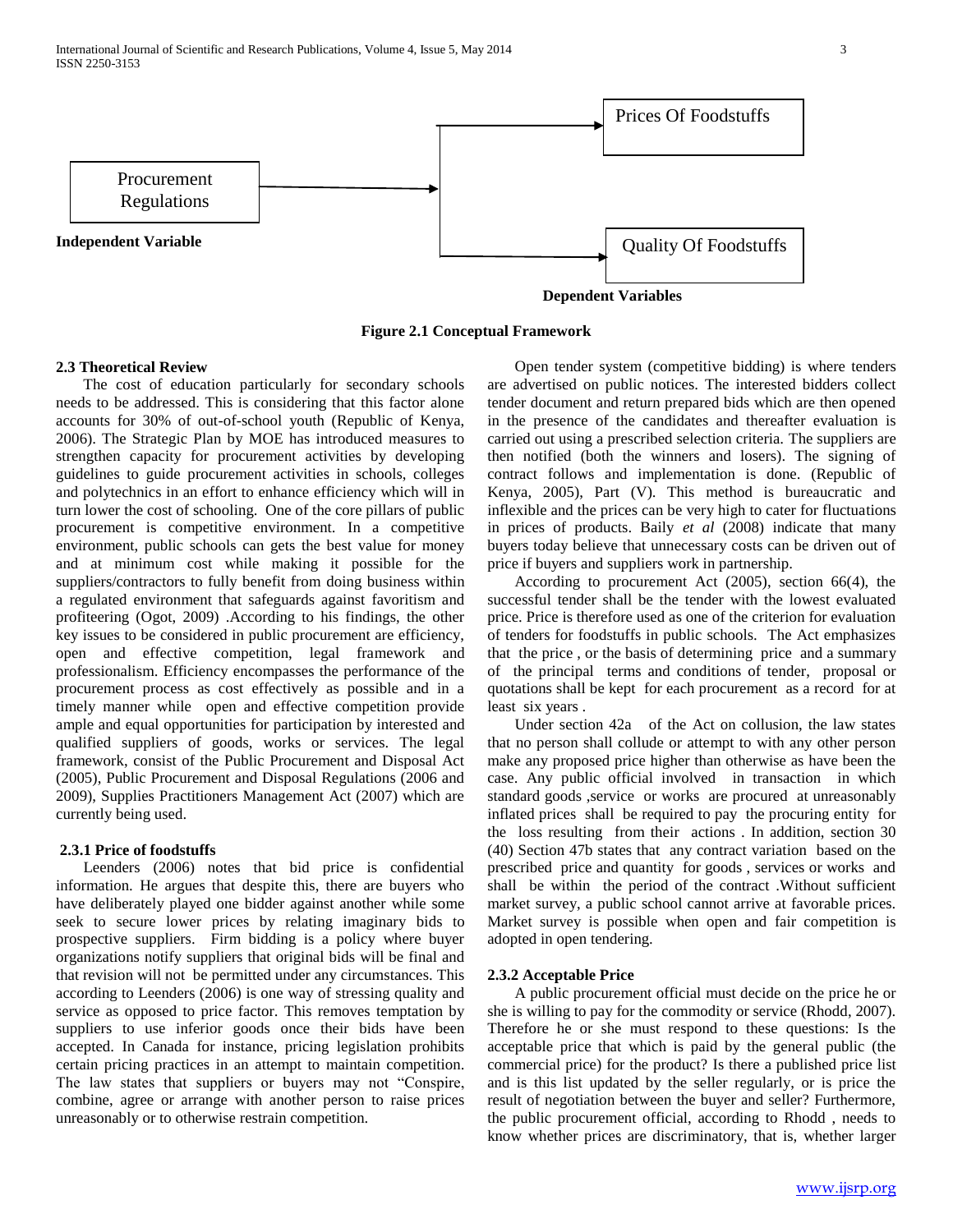buyers receive lower price through discounts than smaller buyers. And even with the above, the public procurement official must recognize that in addition to market conditions in which supply, demand, technology, and product design change, prices are also determined by geographic location and government unique requirements. Public procurement officials are aware that there are laws that restrict the ability of firms to charge customers different prices unless the seller can justify the price through cost. There are also legal constraints that drive the firm's choice of pricing policies and public procurement officials must ensure that sellers are abiding by the rule of law. Even with the research conducted by the procurement official, there are still many risk involved in purchasing a commodity: quality as it relates to price, and supply conditions that can change because of external factors. It has been suggested that public procurement officials "should start by estimating a 'should-pay' price when they begin acquisition planning, and that they should continue to refine their estimate as information is collected throughout the acquisition process" (Department of Defense, 2007). The shouldpay price is generally the reasonable price for the commodity based on historical cost, price changes, and other factors in the market. This price is also the highest price the public procurement official is willing to accept based on the information available. With this strategy, there is less possibility of overcharging.

# **2.3.3 Quality of foodstuffs**

 Lindsay (2011) notes that when it comes to quality in public sector, growth and momentum has not been achieved as compared to the private sector. He adds that the quality concepts and principals are universal and can be applied in all types of organizations. He states that the difficulty comes in developing an infrastructure to make it happen and discipline to sustain efforts over time. Leenders (2006) argues that it is not realistic to insist that suppliers supply quality goods without ensuring that the buying organizations' own quality performance is beyond reproach. He adds that this applies to procurement organizations, its people, policies systems and procedures and that quality improvement is a continuing challenge for both the buyers and the sellers. Fawcet *et al* (2007) states that quality is whether or not a product or service lives up to customers' expectation. This is because quality drives consumer behavior, some analyst have called it the most important factor in achieving long term success. Deming (1993) stated that "A product or service possesses quality if it helps somebody and enjoys a good and sustainable market" His theory on chain reaction argues that improvement in quality leads to lower costs because they results in less rework, fewer mistakes , fewer delays and better use of time and materials . He noted that top management must assume the overriding responsibility for quality improvement. Quality is the fitness of purpose of a given item. It's the buyer who determines the quality of the goods by setting the specifications. Goods are of quality if they meet all the specifications set in the contract. According to section 34a of the Act, the procurement entity shall prepare specific requirements relating to the goods, services and works being procured that are clear, that give a correct and complete description of what is to be procured and allow for fair and open competition among those who, may wish to participate in the procurement proceedings. The technical requirement shall not refer to particular trade mark, patent design ,type producer or service provider or a specific origin unless there is no other sufficiently precise intelligible way of describing the requirements and that the specific requirement allow for equivalents to what is referred to.

 The section 17 of Regulations (2006) requires that schools establish inspection and acceptance committee. The committee is mandated to inspect (or test) and review the goods, works and services in order to ensure compliance with the terms and specifications of the contract. The committee shall immediately after delivery of goods accept or reject goods on behalf of the procurement entity. The committee is therefore required by the law to deal with the issues of quality.

### **2.3.4 Specifications**

 According to Thai (2007), a good specification contains the following elements: It identifies a minimum requirement; It allows for maximum competition (competitive bids); It identifies the test methods to be used to verify compliance with the requirement; It contributes to obtaining best value at the lowest possible cost using a fair, equitable, and transparent (easy for the public to see and understand) contract award process. This should therefore form the basis for determining the quality of food delivered to schools.

### **2.4 Research Gap**

 The researcher has thoroughly examined limited materials on procurement regulations for foodstuffs in public secondary schools. He read books, periodicals and magazines about public purchases and especially in schools and how this can be done to avoid conflicts between suppliers and school management and students and also between schools management and parents.

 Arani (2012) did a study on the role of procurement practices on internal customers' satisfaction in public secondary schools. Odhiambo (2012) researched on the influence of procurement planning on management of public schools in Kenya. They both agree that the role of procurement regulations in public schools cannot be ignored. The effect of procurement law on food procured in public schools has however been ignored. This is what the study sought to find out. It's expected that the knowledge generated will help public schools develop procurement policy on procurement of foodstuffs on the face of security and rising food prices.

# III. METHODOLOGY

# **3.1 Introduction**

 This chapter describes the procedures that the researcher used to carry out the study. It consists of the research design, target population, sampling procedure, sample size, data collection procedures, pilot study and data analysis. These enabled the researcher to obtain information to answer the research questions.

### **3.2 Research Design**

 This study was conducted through descriptive field survey. Descriptive research design is a process of collecting data in order to test hypothesis or to answer questions concerning the current status of the subjects in the study (Mugenda & Mugenda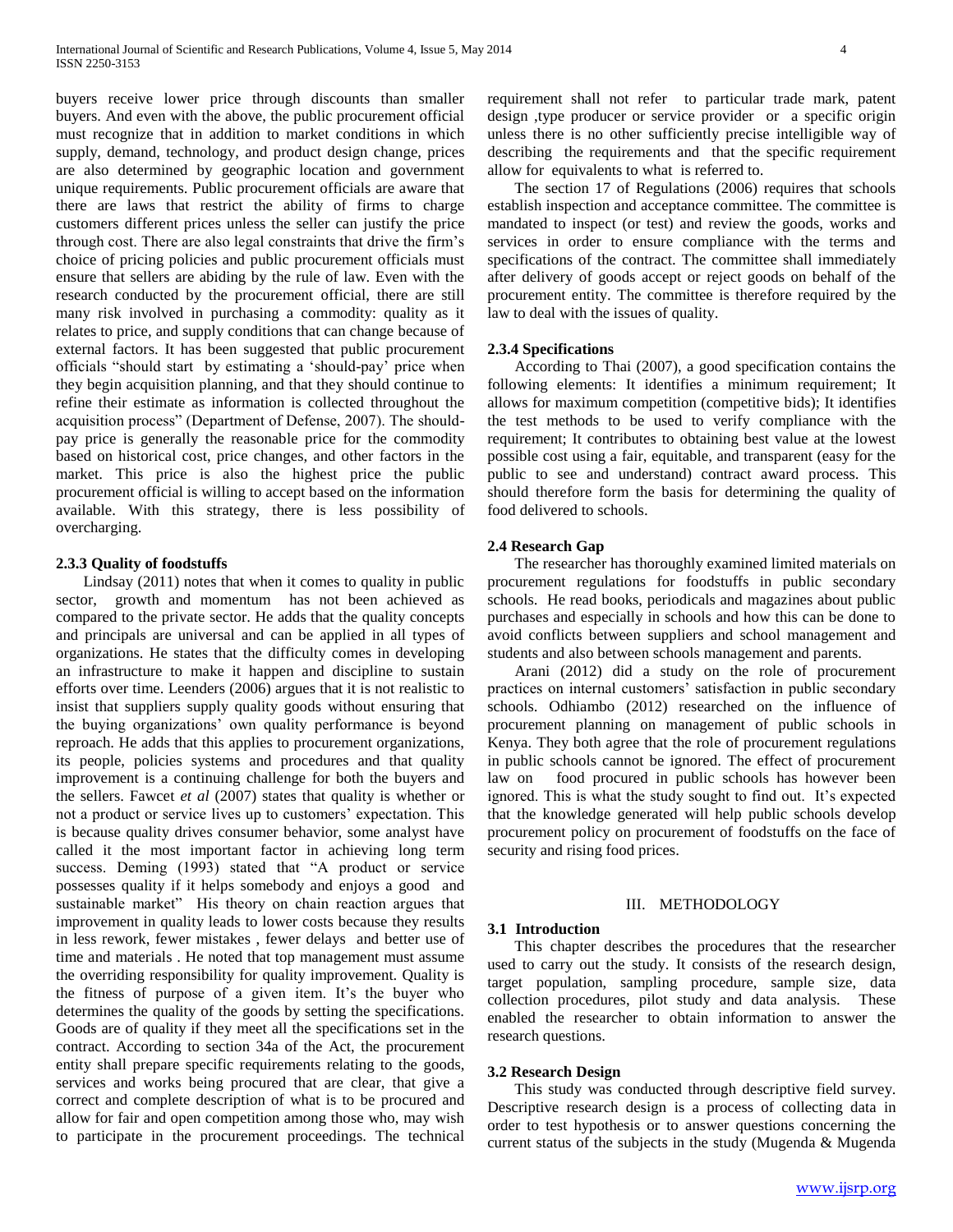,2002). They argue that descriptive research design is suitable for studies where one wants to describe current status of subjects such as possible behavior, attitudes, values and characteristics. The study therefore assessed the effect of Procurement Act (2005) on procurement of food in public secondary schools in Nyaribari Chache Constituency. This study therefore determined and reported things the way they were. The data was both qualitative and quantitative.

### **3.3 Target Population**

 The target population consisted of 37 public secondary schools in Nyaribari Chache Constituencies (DEO, 2012). The study collected data from the school principals, who are the head of procurement unit and the school bursar who is a member of tender committee. These made a total of 74 respondents whom the researcher felt have crucial information on school food supply.

 Public secondary schools, both boarding and day schools provide food to their every growing populations. The researcher argues that food supplies will be secure if the schools comply with the public procurement Act and regulations (2005). The effectiveness and efficiency of procurement unit of the school will determine the food supply on the face of rising prices and scarcity. The researchers therefore felt that the respondents were best placed to provide an insight into the critical issue of public schools food supply.

### **3.4 Sampling Technique**

 This study employed purposive sampling to select the sample. Purposive sampling is where the sampling units of the sample are identified from the population selectively which prevents the inclusion of other sampling units in the sample (Panneerselvan,2010).

### **3.5 Sample size**

 The sample consisted of 37 public secondary schools which represents 100 percent of the 37 registered schools in the Nyaribari Chache constituecy. This is more than 10% of the acceptable population (Mugenda & Mugenda, 2003). In each school, the research got responses from the school Principals and Accounts Clerks/Bursars. This made 74 respondents in the study. The Principal is the head of the school procurement unit (Republic of Kenya, 2005), the financial officer is the vice chairperson to the tender committee and is the one who confirms availability of funds before a purchase order is raised.

# **Table 3.1 Target population**

| Title                 | <b>Target Population</b> | <b>Sample Size</b> |
|-----------------------|--------------------------|--------------------|
| Principal             |                          |                    |
| Bursar/Accounts Clerk |                          |                    |
| <b>Total</b>          | 74                       | 74                 |

### **3.6 Data Collection Procedure.**

 The primary data was collected using self-administered questionnaires. Sekaran and Bougie (2010) argue that questionnaires can collect responses within a short period of time, that the researcher has the opportunity to introduce the research topic and also motivate respondents to offer their frank answers. The questionnaire made use of both structured and semi-structured questions. The questionnaire had two parts; part A that deals with the data on demographic information such as level of education and designation in the school. Part B consisted of sections which intended to measure the effects of procurement regulations in the food supply in public schools.

 Likert scale with the range of 1-4 was used. This is because responses over a number of items tapping a particular concept or variable can be analysed item by item and also it is possible to calculate a total or summated score for each respondent by summing across items ( Sekaran and Bougie,2010). Open ended questions were used to give more information on the respondent's opinion about the subject matter.

 The researcher conducted a pilot study in order to achieve the instrument validity .The pilot study used 4 schools out of the 37 public schools. This exposed to the instrument before the actual study and the respondents were not being included in the actual data collection. The feedback were used to identify ambiguous items and rectified appropriately. The data was both qualitative and quantitative.

# **3.7 Pilot Test**

 Pilot test was carried out in four public secondary schoosl in Nyaribari Chache constituency. The questionnaire was given to experts in procurement field to ascertain whether the instrument measures the variables under study. This ascertained the validity of the instrument as argued by Kothari (2009) who states that validity deal with the relationship of data obtained to the nature of the variables under study. Eight questionnaires were given to 8 respondents in the pilot schools after administering the questionnaires; the researcher analyzed the data to ascertain whether the instruments were reliable. Mugenda and Mugenda (2003) define test re-test as a method of administering the same instrument twice to the same group of subjects. A time lapse of one to four weeks was observed between the first and the second test. This helped identify the flaws in the contents and aided to make corrections to enhance reliability.

### **3.8 Data Analysis and Presentation**

 Once the data was obtained, the researcher carried out coding of data. Descriptive statistics in data analysis was used. Descriptive statistics enabled the researcher analyze data by using frequencies and percentages which was used to arrange the data in a clear form for easy understanding by the reader. This helped to make conclusion and recommendations from the study. Oso and Onen (2009) write that data analysis deals with the organization, interpretation and presentation of collected data.

### **CHAPTER FOUR**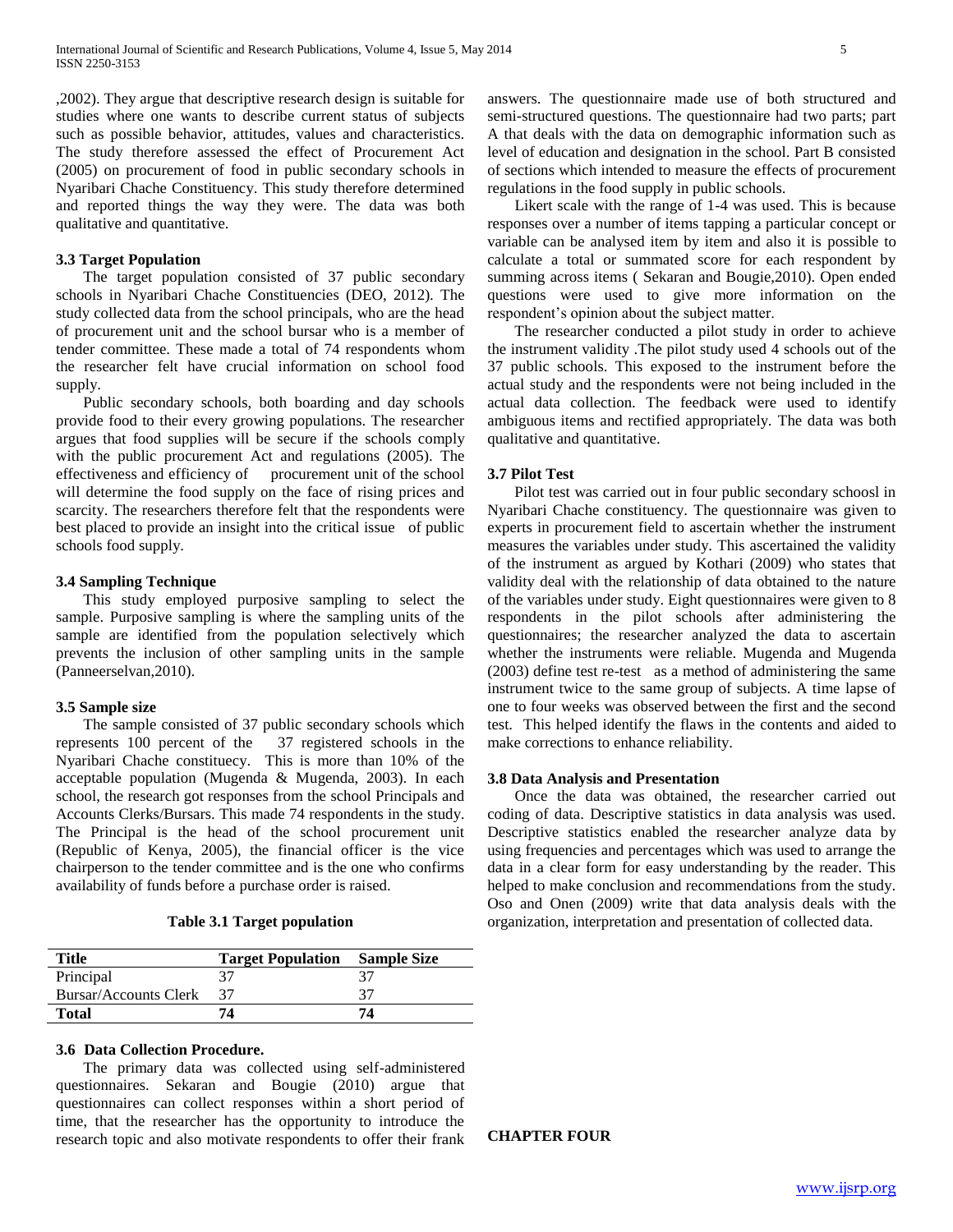### IV. RESULTS AND DISCUSSION

# **4.1 Introduction**

 This chapter presents the results of data analysis and findings of the research. It begins with the background information, results of the findings on how procurement regulations affect prices of food and how the regulations affect quality of foodstuffs.

# **4.2.0 Background information**

# **4.2.1 Response rate**

# **Table 4.1 Response Rate**

| <b>Response</b> | <b>Frequency</b> | <b>Percentage</b> |  |
|-----------------|------------------|-------------------|--|
| Actual response | 64               | 86.5              |  |
| Non-response    |                  | 13.5              |  |
| Total           |                  | 100               |  |

| Duration<br>in                      | Frequency | Percentage |
|-------------------------------------|-----------|------------|
| current position                    |           |            |
| Below 1 years                       | 7         | 12.1       |
| $2 \text{ years} - 5 \text{ years}$ | 26        | 44.8       |
| $6 \text{years} - 10 \text{years}$  | 13        | 22.4       |
| 11 years and above                  | - 12      | 20.7       |
| Total                               | 58        | 100        |

### **4.2.5 Respondents' training**

 A total of 74 questionnaires were distributed to the respondents whereby 64 respondents managed to provide the information and return. This is 86.5% and is adequate for carrying out a study according to Mugenda and Mugenda (2003) who argues that a response rate of 50% and above is adequate enough to represent a phenomenon under study.

 The principals of schools where the research was carried out formed 61.67% while the school bursars/accountants were 45%.

### **4.2.2 Respondent's age group**

 According to the research findings, the respondents with the age 40 years and above were 55%, between 30-40years were 30% and those between 20 to 30 yrs was 15%. It therefore means that most of the respondents are in their productive age.

|  | Table 4.2 Respondent's age group |  |  |
|--|----------------------------------|--|--|
|  |                                  |  |  |

| Age group            | Frequency | Percentage |
|----------------------|-----------|------------|
| <b>Below 20years</b> |           |            |
| $20$ years $-30$ yrs |           | 14         |
| $31$ yrs $-40$ yrs   | 10        | 30         |
| 40yrs and above      | 36        | 56         |
| Total                | 54        | 100        |
|                      |           |            |

### **4.2.3 Respondents' level of academic qualification**

 The respondents who have attained a post-graduate certificate were 15.6%, a bachelors degree were 40.6%, a diploma level were 29.7% and those in certificate level was 14%. The research thus shows that most of the respondents had attained a university degree in their respective area of study and therefore has adequate knowledge.

### **4.2.4 Respondents' duration in current position**

 The respondents that had worked for one year and below were 12.1%, between two year to five years there were 44.8%, between six to ten years there were 22.4% and 10 years and above there were 20.3%. Six respondents did not give this information. A majority 44.8% of respondents has been involved in procurement process for a period of between 2 to 5 years and therefore requisite skills and knowledge may be lacking.

 The research revealed that 39.1% of the respondents have undergone training in purchasing and supplies while 60.9% have not gone through it. For those who have gone for training, 13 respondents out of 25 have attended short courses that last for at most 2 weeks. Only 4 out of 25 respondents who have gone for training have attended 2 year course in purchasing and supplies. It therefore shows that the people handling procurement in our public schools lack sufficient training.

### **Table 4.4 Respondent's Duration of Training**

| <b>Duration</b><br><b>Training</b> | of Frequency | <b>Percentage</b> |
|------------------------------------|--------------|-------------------|
| 1-2 weeks                          | 13           | 20.3              |
| 1-3 months                         | 4            | 6.3               |
| 6-8 months                         | 4            | 6.3               |
| 2years                             |              | 6.3               |
| No Training                        | 39           | 60.9              |
| Total                              |              | 100               |

 Concerning the respondents who had undergone training in purchase and supplies the study found that 50% of the 26 respondents had attended a 1 – 2 week course, 15% had attended a course of 1 -3 months, 15% a course of 6-8 months while 4% of the respondents had take a 2 yr course. The research determined that half the people handling procurement in schools lacked procurement skills while majority have only taken short courses lasting for 2 or less weeks.

### **4.2.6 Respondents' status of school**

 The status of public secondary schools was found to be 59.3% day schools, 26.6% day and boarding and 14.1.% boarding. This shows that the area of study consisted of a majority of day school which normally provided lunch to their students. This means that the schools are surrounded by rich agricultural areas and most suppliers are local people and that the parents are best placed to supply their schools with some foodstuffs. This explains why there is a minimal delay in delivery of foodstuffs.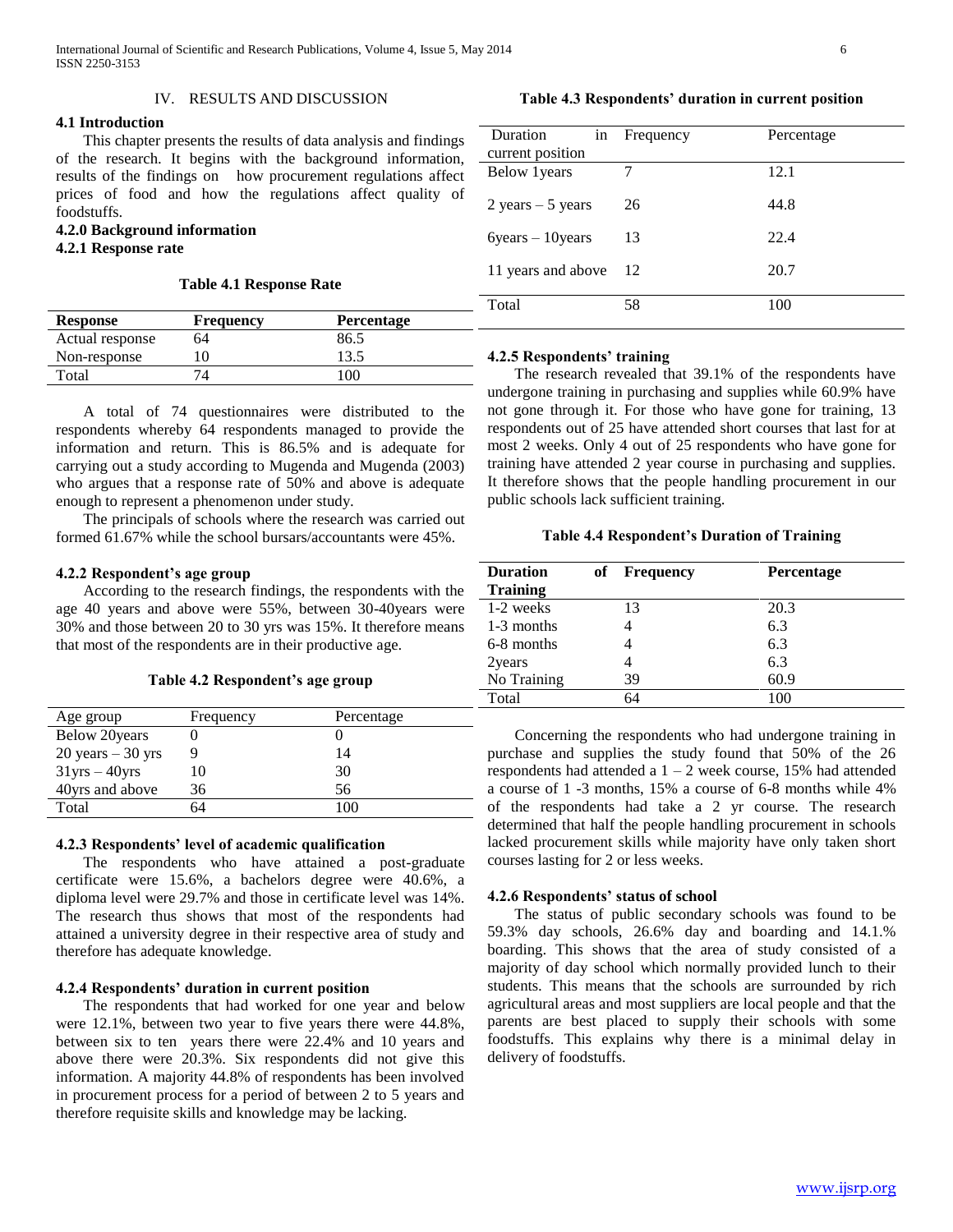| <b>Status of school</b> | <b>Frequency</b> | <b>Percentage</b> |  |
|-------------------------|------------------|-------------------|--|
| Day Schools             | 19               | 53.3              |  |
| Day and Boarding        |                  | 26.6              |  |
| <b>Schools</b>          |                  |                   |  |
| <b>Boarding Schools</b> |                  | 14.1              |  |
| Total                   | 33               | 100               |  |

### **4.5 Rating on Status of schools**

### **4.3.0 Prices of foodstuff**

# **4.3.1 Response on effect of procurement regulation on food prices**

 The question sought to find out if the respondents agreed with various statements on effects of procurement regulations on prices of foodstuffs. Majority of the respondents, 50% agreed that schools use opportunity available in the market to purchase foodstuffs, 17% strongly agreed. Eleven percent strongly disagreed while 21.9% disagreed. As to whether prices of foodstuffs have reduced, 34.4% strongly disagreed, 39.1% disagreed while 10.9% strongly agreed and 15.6% agreed. Majority of respondents, 39.6% agreed that schools minimizes collusion of suppliers before bid opening, 32.8% strongly agreed, 13.8% disagreed while 13.8% of them disagreed. In regard to fair competition in procurement process, the study found that 59.6% agreed, 32.2% strongly agreed, 3.2% disagreed while 4.8% strongly disagreed. Sixty one percent of the respondents agreed that schools obtained foodstuffs at prevailing market prices, 23.8% strongly agreed, 9.5% disagreed while 4.7% strongly disagreed. This agrees with Erridge *et al* (1999) who argues that supplier competition creates lengthy tendering procedures, increased transaction costs and forecast risks.

### **4.3.2 Responses on Negotiation of food prices**

 The research showed that 50% public secondary school negotiate prices of foodstuff immediately after supplier selection process, 6.7% when food prices fall, 28% when food prices rises while 8.3% do negotiations of prices in other instances like using the quoted prices in the tenders and abiding by them. Prices are also arrived at when need for food arises or funds are available especially in cases where parents supply food to schools. Some public schools (6.3%) carry out negotiation of prices depending on the circumstances for instance when prices fall, or when prices rise. This applies to those who use direct procurement.

# **4.4.0 Quality of foodstuffs**

# **4.4.1 Responses on quality of foodstuffs**

 The study sought to determine the effect procurement regulations on quality of foodstuffs in public schools. A majority of 44.4% of respondents agreed, that schools use opportunity available in the market to purchase fresh foodstuff, 17.5 strongly agreed, 31.7 disagreed while 6.3% strongly disagreed. The finding concerning whether schools have an active inspection and acceptance committee, 48.4% agreed, 18.8% strongly agreed, 26.6% disagreed while 6.3% strongly disagreed. Most of the respondents, 51.6%, agreed that their schools have at one time rejected food delivered to them because of poor quality, 23.4% strongly agreed, 20.3% disagreed and 4.7% strongly disagreed.

### **4.4.2 Status of stocks**

 The study revealed that 15.2% of public schools experience overstocking of foodstuffs, 30.5% have under stocking taking place, 3.2% have deterioration of foodstuffs and 22% have their foodstuffs running out of stock. The public schools that had more than one case of stock status staking place was 28.8%. Overstocking was as a result of bumper harvest at a time when schools have funds available. Under stocking occurred especially where the particular food items were unavailable.

 The factors that affected foodstuff deterioration were; poor timing of demand, poor storage among others. Stock –out was experienced where food suppliers less quantities of foodstuffs as a result of financial inability.

# **4.4.3 Complains of poor quality food**

 Public secondary schools that had experienced complain of poor quality of foodstuff by either students or a teacher were 70.3% while 29.7% of school had not experienced it. This means that most of the inspection and receive committee in public schools are acti

# V. SUMMARY, CONCLUSION AND RECOMMENDATIONS

### **5.1 Introduction**

 This chapter covers summary, conclusions and recommendation. It first gives a summary from the data analysis, considering the five variables which are prices of foodstuffs and their quality.

### **5.2 Summary of findings**

 The general research objective was to establish the effect of procurement regulations on efficiency of procurement of foodstuffs in public secondary schools in Kenya, The study used acceptable response rate of 86.5%. The respondents' highest academic qualification in purchasing and supplies was a diploma with majority of them having worked for less than five years in procurement related area. It therefore suffices to say that the time taken in procurement work is not sufficient enough to gain enough experience especially in procurement of foodstuffs in public institutions.

 The first objective was to find out the effect of procurement regulations on the prices of foodstuffs. It was determined that procurement regulations have not helped reduce the prices that public schools pay to procure foodstuffs. This is contrary to the purpose of the public procurement Act 2005 which says that one of the purposes of the act was to promote competition and ensure that competitors are treated fairly. (PPOA, 2005).Instead, the food suppliers in public schools quote higher prices to cushion themselves from uncertainties in payments which is partly caused by delays in government disbursement of funds to schools. However, the study revealed that most schools (50%) use opportunity available in the market to buy food, a majority 39.6% minimizes collusion of suppliers before bid opening, 59.6% ensured fair competition in regard to purchase of foodstuffs and majority of schools, 61.9% buy foodstuffs at prevailing market prices. In line with this, Baily *et al* (2008) points out those high prices may be quoted as a polite alternative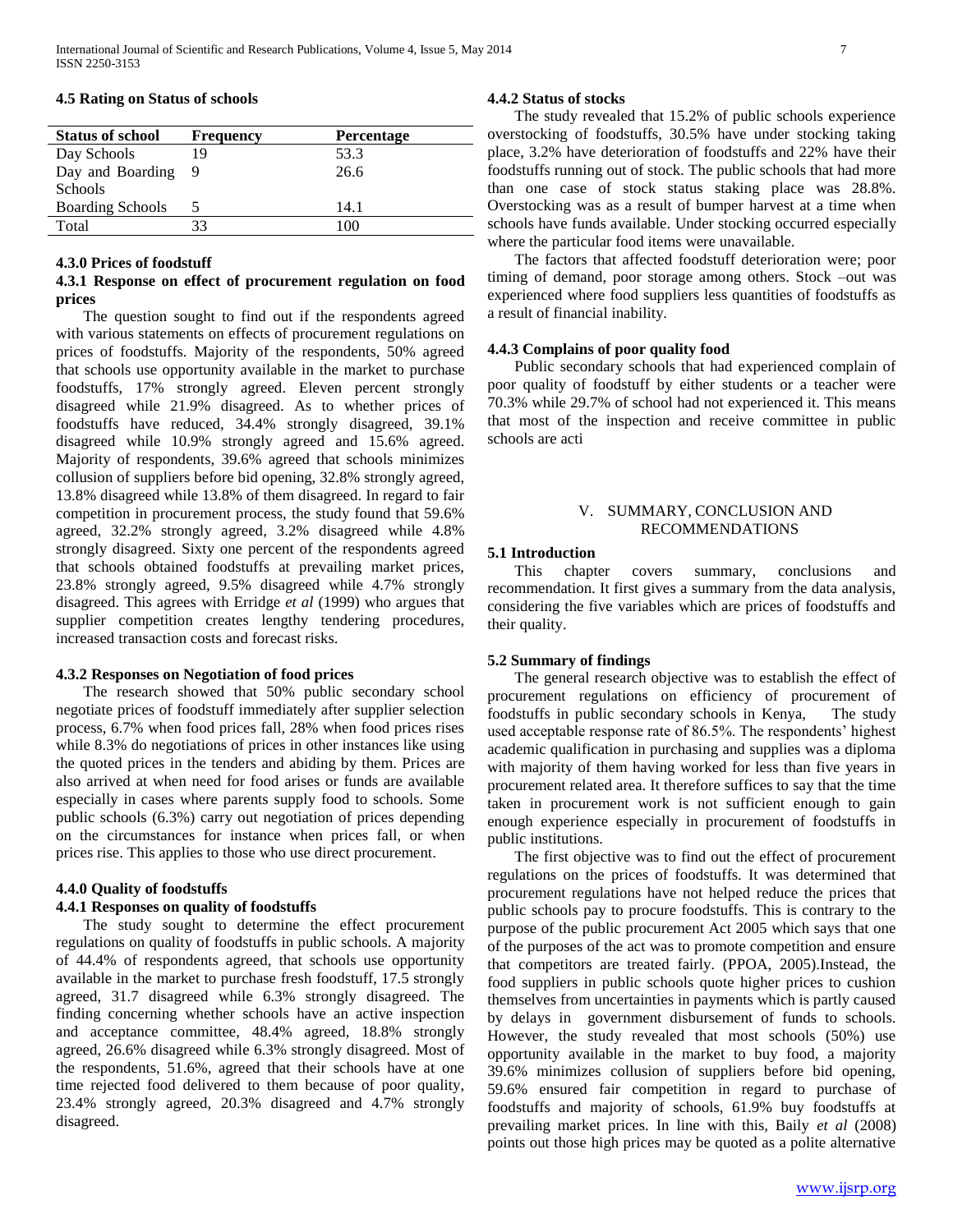to refusing to make any offer by sellers with full order books. He suggests that buyers should not write off such suppliers as too expensive, since next time they could well submit the lowest bid if conditions have changed.

 Secondly, the research sought to find out the effect of procurement regulations on quality of foodstuffs delivered in public schools in Nyaribari Chache constituency. The research showed that procurement regulations have caused the school to receive foodstuffs that are of good quality in comparison to the time before the implementation of the procurement laws. Most respondents, 44.4% agreed that they use the opportunity available in the market to purchase food especially one which is fresh from harvesting. This is in line with the procurement regulation which allows the principals of public schools to use more than one method of procurement, that is open tendering and direct procurement. This is in agreement with Ogot *et al* (2009) argument on *special* procurement. In their report entitled zero draft, they note that firms whose prices of inputs change sharply over a short period of time should be able to use direct procurement methods whenever this is to the advantage of the company. This research found that 48.4% of public schools have an active inspection and acceptance committee. This ensures that the parameters set in food supply contracts are adhered to. It was also discovered that 51.5% of public schools have at any one time rejected food deliveries on account of poor quality. A majority of public schools 30.5% experiences under stocking of foodstuffs. A small percentage of public schools 3.3% have their foodstuff deteriorated, and equally a substantial percentage of schools 22% experiences stock outs of foodstuff. A sizeable number of public schools experience under stocking and stock out and this may be attributed to availability of funds and poor management of food resources. Muller (2003) indicates that the concept of concept of the right item, in the right quantity, and at the right time which was first introduced by Joseph Orlicky in 1975 cannot be understated.

 On the other hand, overstocking occurs as a result of raising L.P.O without consulting with the stores to find out whether there is enough space. Overstocking may occur also when parents supply food as payment for fees especially when these deliveries are not controlled. Deterioration is also attributed to poor storage such as lack of ventilation, where a pesticide together with moisture precipitates into food poisoning. This may also occur when new stock is put under old stock. Factors that affect quality foodstuffs therefore are: storage, inspection mechanism, quantities delivered, supplier relationship and availability of foodstuffs. Rushton *et al* (2010) underscores the importance that good quality goods are purchased in that substandard supplies cause wastes and a variety of problems such as storage, transaction costs, undermining the confidence of suppliers and supply process itself.

### **5.3 Conclusion**

# **5.3.1 Prices of foodstuffs**

 The study concluded on the research questions identified in chapter one. Question one; to what extent does the procurement regulations affect prices of foodstuffs in public secondary schools? From the research findings, it was established that procurement regulations have not helped public schools obtain food at reduced prices. This is because majority 39.1% of the

respondents disagreed that prices of foodstuffs have reduced as a result of implementing the procurement regulation**.** The issue that has led to this result is lengthy bureaucratic procurement procedures and uncertainties of financial resources coming to schools which make food suppliers raise prices to cushion themselves.

# **5.3.2 Quality of foodstuffs.**

 The research question two: How does the procurement regulation affect quality of foodstuffs in public secondary schools? Based on the findings, it was concluded that procurement regulations have enhanced food quality checks, with 51.6% of respondents agreeing to have rejected food delivery at any one time. However, 70.3% of respondents agreed to have received complaints of poor quality foods from either teachers or students. Issues that are attributed to poor food quality are poor storage, poor relationships with schools as a result of delayed payments hence suppliers do not supply best quality to some particular schools. Also when schools' principals do not consult the stores before raising L.P.O, storage problems may arise.

### **5.4 Recommendation**

 Based on the establishment of effects of procurement regulations on food supply, the researcher came up with the following recommendations:

 The public schools should exploit the opportunities available to them in terms of better prices of foodstuffs from parents of the school. This is in addition to putting in place an enhanced information sourcing mechanism to enable schools buy foods through direct procurement especially when prices of food fall.

 For quality foodstuffs, the officers handling procurement of foodstuffs should undergo regular training to enhance their skills in planning and execution of their procurement duties. The school procurement unit should address the issues of proper storage and supplier relationships which deteriorate as a result of delayed payments hence suppliers do not supply best quality to some particular schools.

 The supplier selection method used by school procurement committee should always target to enlist qualified and responsive suppliers of foods. Qualified suppliers with higher prices of foodstuffs should also receive orders to make them abide and supply in time of shortages or difficult times. Therefore better buyer-seller relationship should be cultivated at whatever the cost. Schools should also make use of parents to supply food before raising massive L.O.P's for foodstuffs.

 Teachers of agriculture and biology should be trained in basic food inspection and included in inspection and receive committee of the school. This will ensure that public health services in schools are not taken for granted.

### **5.5 Suggestion for further research**

 The study was conducted on schools in Nyabari chache constituency which is a small area in the country. The research proposes similar researches to be done covering other areas especially urban area which have distinct characteristics such as population, distant suppliers and the higher number of boarding schools. This will ascertain the effects of procurement regulations on food supply in public schools.